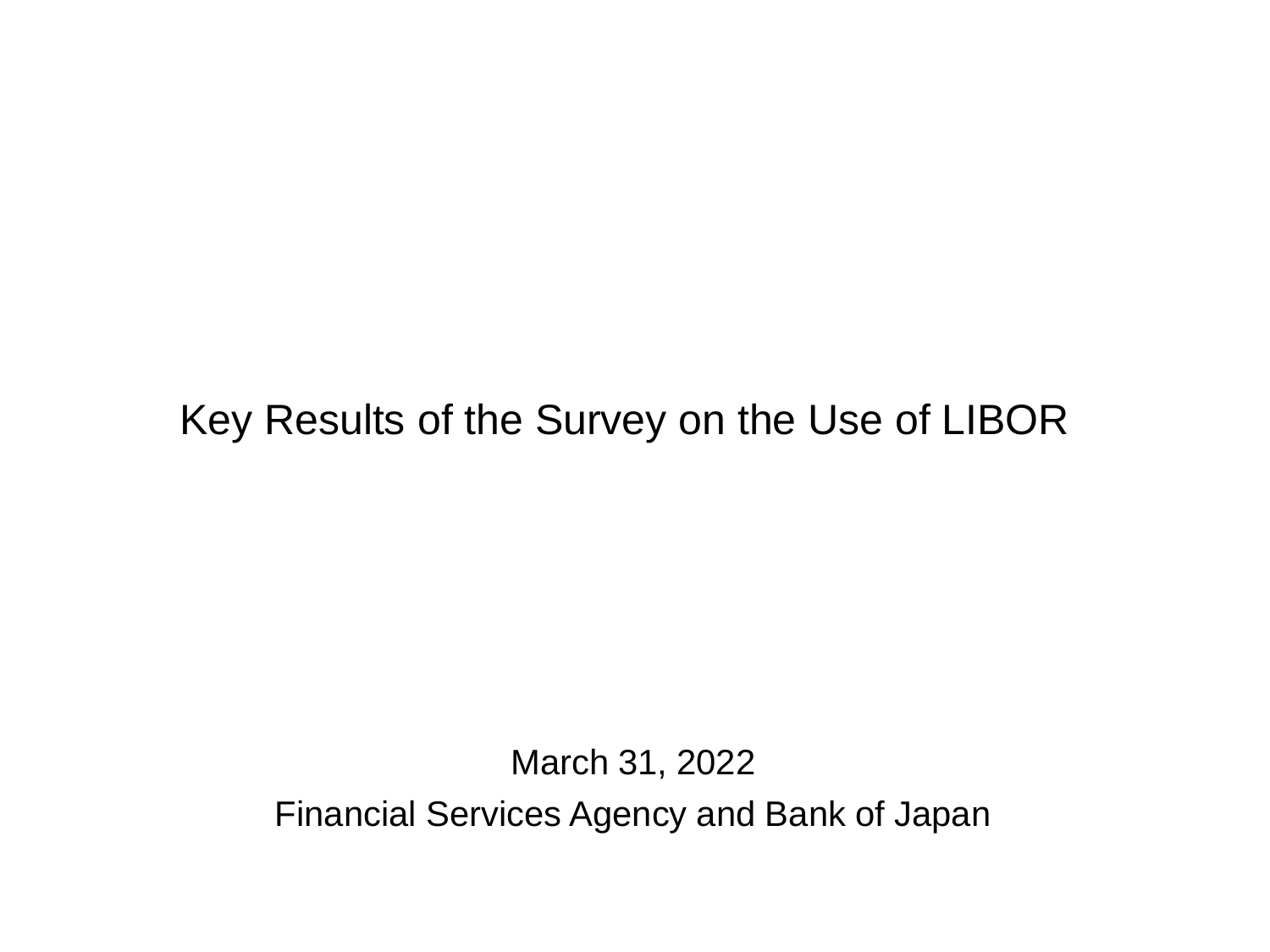## **Summary of the cessation of LIBOR publication**

- The publication of London Interbank Offered Rate (LIBOR) based on the methodology referencing rates provided by panel banks (panelbased LIBOR) was ceased at the end of December 2021 except for certain USD LIBOR settings.
- From January 2022, synthetic LIBOR calculated using market data for certain tenors of GBP LIBOR and JPY LIBOR (1-, 3-, and 6-month) , which is limited to use for existing contracts that cannot feasibly be transitioned (i.e. so-called tough legacy contracts), has been released.

|                          |                                             | Last date of                         | <b>Synthetic LIBOR</b>    |                                                                        |  |  |  |  |
|--------------------------|---------------------------------------------|--------------------------------------|---------------------------|------------------------------------------------------------------------|--|--|--|--|
| Currency                 | <b>Tenors</b>                               | publication of panel-<br>based LIBOR | First date of publication | Last date of publication                                               |  |  |  |  |
| <b>JPY</b><br><b>GBP</b> | Overnight, 1-week, 2-month, and<br>12-month |                                      | No publication            |                                                                        |  |  |  |  |
|                          | $1-$ , $3-$ , and $6$ -month                |                                      | <b>January 4, 2022</b>    | December 31, 2022                                                      |  |  |  |  |
|                          | Overnight, 1-week, 2-month, and<br>12-month |                                      | No publication            |                                                                        |  |  |  |  |
|                          | $1-$ , $3-$ , and $6$ -month                | December 31, 2021                    | January 4, 2022           | December 31, 2031 (up to a<br>maximum period of 10 years) <sup>1</sup> |  |  |  |  |
| <b>CHF</b>               | Overnight, 1-week, 1-, 2-, 3-, 6-,          |                                      |                           |                                                                        |  |  |  |  |
| <b>EUR</b>               | and 12-month                                |                                      | No publication            |                                                                        |  |  |  |  |
|                          | 1-week and 2-month                          |                                      |                           |                                                                        |  |  |  |  |
| <b>USD</b>               | Overnight and 12-month                      |                                      |                           |                                                                        |  |  |  |  |
|                          | $1-$ , $3-$ , and $6-$ month                | June 30, 2023                        | NA <sup>2</sup>           |                                                                        |  |  |  |  |

Notes:

1. The Financial Conduct Authority (FCA) has the power to compel the ICE Benchmark Administration (IBA) -- the administrator of LIBOR -- to continue publishing synthetic GBP LIBOR up to a maximum period of 10 years on the condition that it reviews the use of its power at least annually. During the course of 2022, the FCA will seek views on retiring 1-month and 6-month synthetic GBP LIBOR at the end of 2022, and on when to retire 3-month synthetic GBP LIBOR. For details, see <https://www.fca.org.uk/news/press-releases/finalising-libor-transition-achievements-sterling-markets>

2. The FCA stated that it would consider the case for using the proposed power to require continued publication on a synthetic USD LIBOR, after end-June 2023.<br>https://www.fca.org.uk/publication/documents/future-cessation-l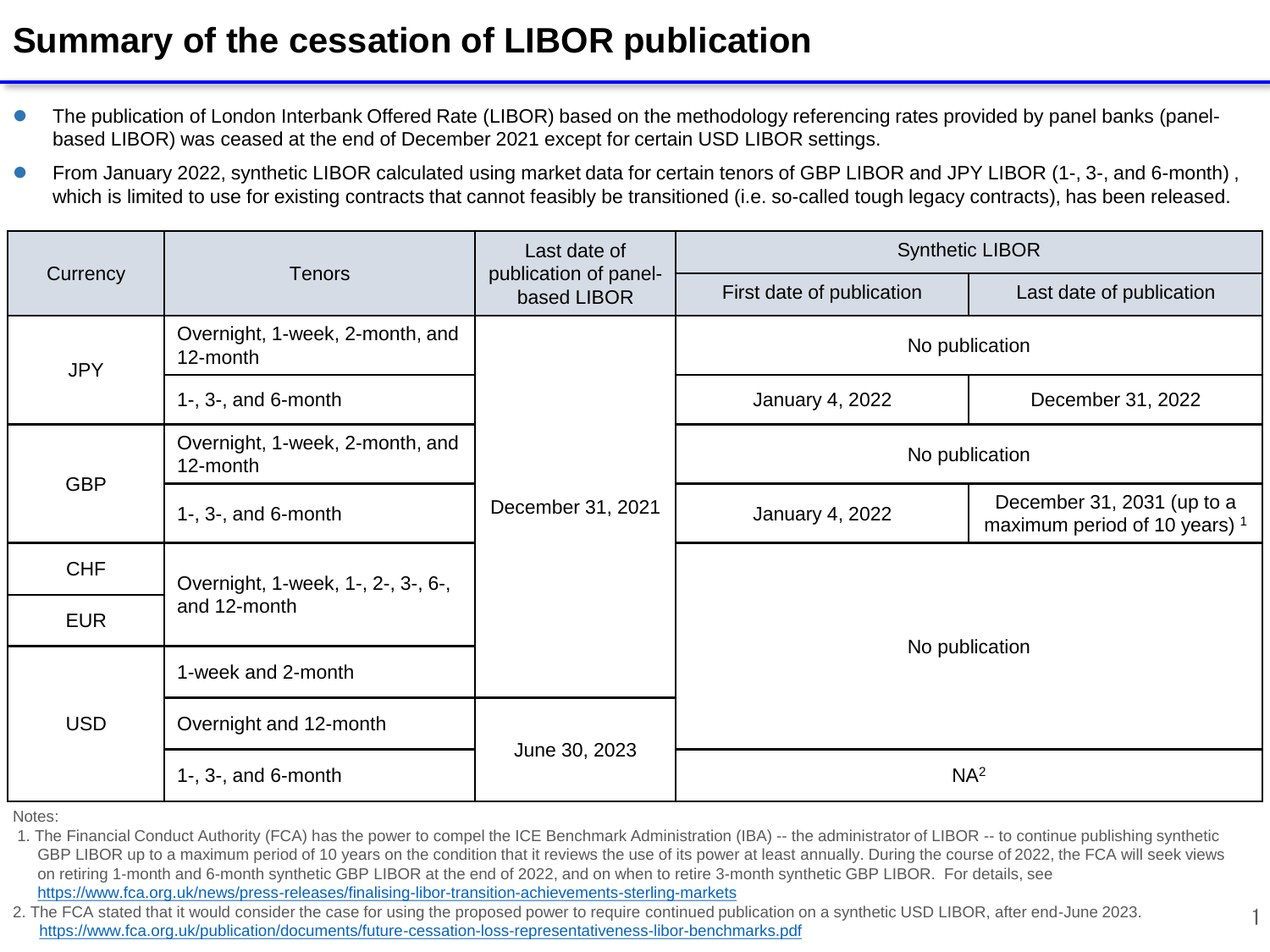| Survey<br>reference date                     | End-December 2021                                                                                                                                                                                                                                                                                                                                                                                                                                                                                                                                                                                                                                                                                                       |
|----------------------------------------------|-------------------------------------------------------------------------------------------------------------------------------------------------------------------------------------------------------------------------------------------------------------------------------------------------------------------------------------------------------------------------------------------------------------------------------------------------------------------------------------------------------------------------------------------------------------------------------------------------------------------------------------------------------------------------------------------------------------------------|
| Surveyed<br>financial<br><i>institutions</i> | This survey covers 278 financial institutions: 9 major banks (Mizuho Bank, MUFG Bank,<br>Sumitomo Mitsui Banking Corporation, Resona Bank, Mitsubishi UFJ Trust and Banking<br>Corporation, Mizuho Trust and Banking Company, Sumitomo Mitsui Trust Bank, Shinsei<br>Bank, and Aozora Bank), 100 regional banks, 39 other banks (8 trust banks that are<br>excluded from the major banks, 12 other Japanese banks, 16 foreign bank branches,<br>Shinkin Central Bank, Norinchukin Bank, and Japan Post Bank), 33 securities companies<br>(19 major Japanese securities companies and 14 foreign securities companies), and 97<br>insurance companies (42 life insurance companies and 55 non-life insurance companies). |
| Main survey<br>items                         | The volume of contracts and status of transition arrangement referencing LIBOR for<br>$\bullet$<br>which the publication was ceased at end-December 2021<br>The volume of contracts that may use synthetic LIBOR and the status of its use<br>$\bullet$<br>The volume of contracts referencing USD LIBOR for which the publication will be<br>$\bullet$<br>ceased at end-June 2023 and the cessation of new transactions from January 2022                                                                                                                                                                                                                                                                              |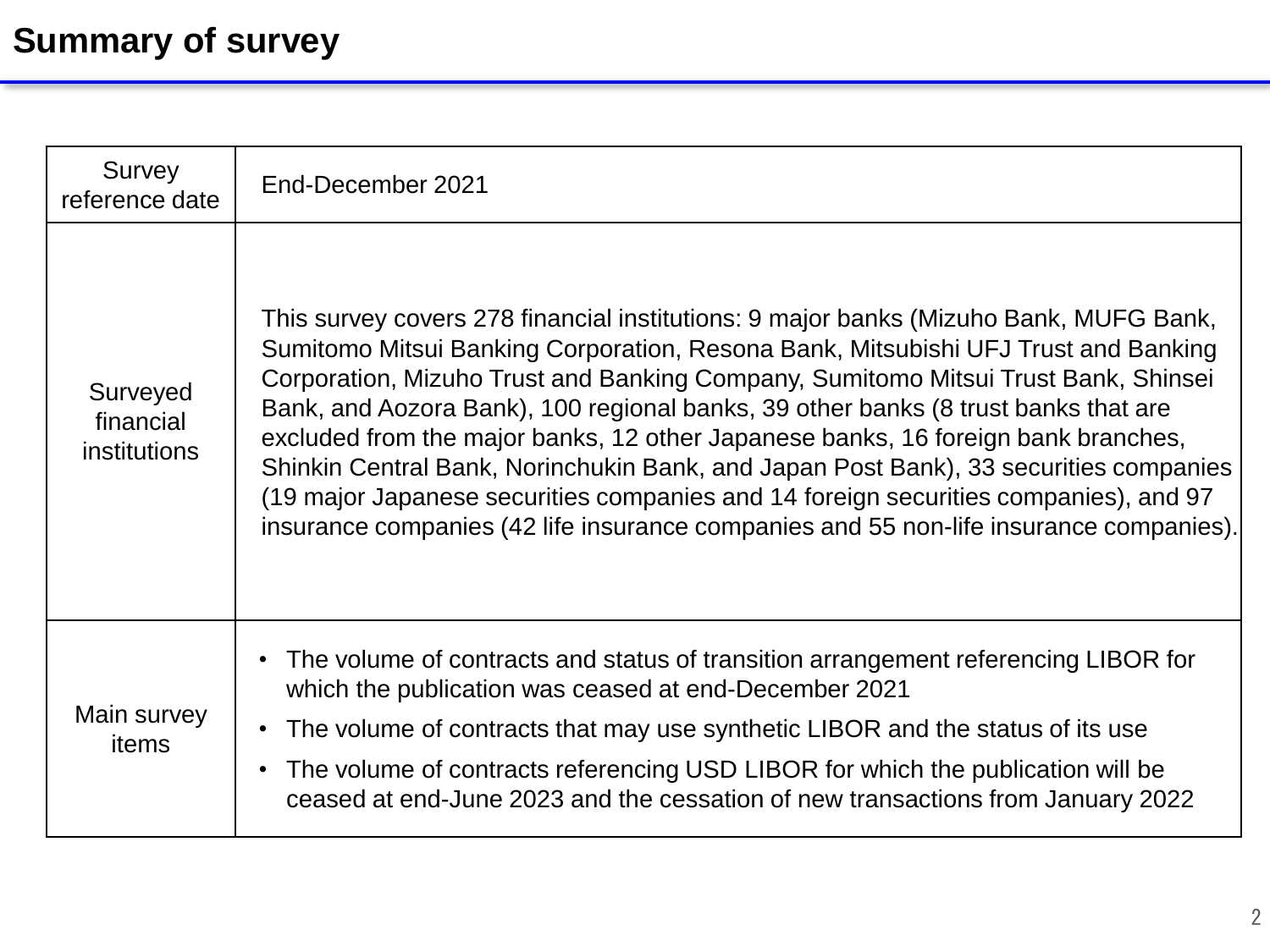## **Summary of survey results**

Transition away from panel-based LIBOR for which the publication was ceased at end-December 2021

- The transition of contracts referencing LIBOR is almost complete.
	- $\checkmark$  The amounts outstanding and the number of contracts that did not incorporate fallback provisions as of end-December 2021 declined significantly from the previous survey (as of end-December 2020) for assets (loans), liabilities (deposits and bonds), and derivatives.
	- $\checkmark$  With regard to contracts that did not incorporate fallback provisions as of end-December 2021, transition policies had already been decided at most financial institutions. For example, the transition to alternative interest rate benchmarks by the first interest rate reference date in or after January 2022 was agreed on between contracting parties.
- The use of synthetic JPY and GBP LIBOR is expected to be limited.

#### Transition away from USD LIBOR for which the publication will be ceased at end-June 2023

- Most of the financial institutions completed preparations for the cessation of new transactions referencing USD LIBOR from January 2022 and in principle ceased new transactions. Some financial institutions that had not yet completed such preparations were on track to do so after the turn of 2022.
- With regard to contracts referencing USD LIBOR that will mature beyond end-June 2023, many of them still did not incorporate fallback provisions.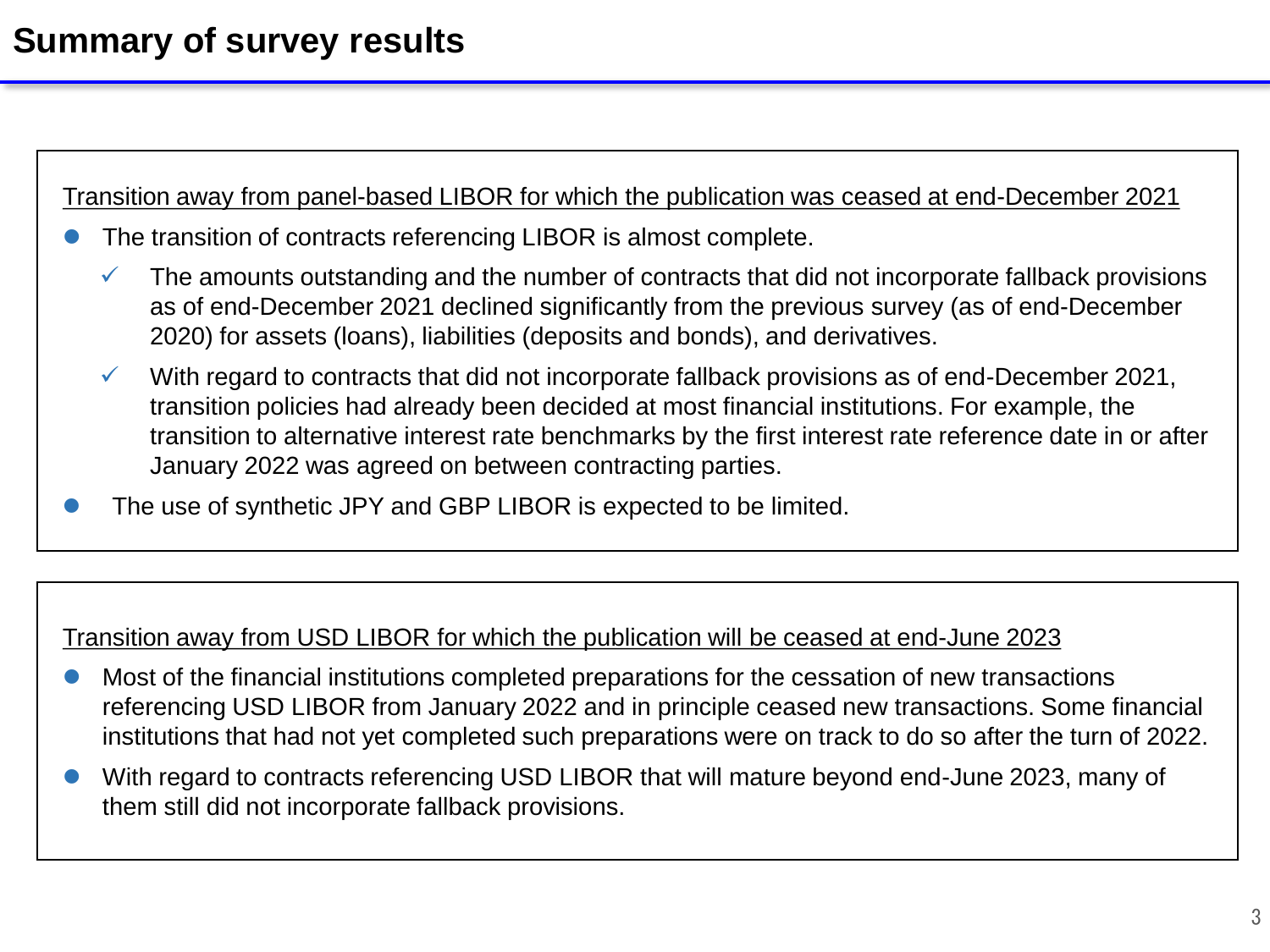## **Status of transition of contracts referencing LIBOR for which the publication was ceased at end-December 2021 (all contracts)**

- With regard to the transition of contracts referencing LIBOR for which the publication was ceased at end-December 2021<sup>1</sup> (all contracts), over 90 percent of financial institutions either have no existing contracts<sup>2</sup> or have already decided transition plans, mainly based on an agreement between contracting parties (or consider that additional actions are not necessary). Thus, their LIBOR transition arrangements are almost complete.
- Some financial institutions have existing contracts with some time until the first interest rate reference date in or after January 2022, for which transition plans are not yet decided due to the factors such as customers' requests. However, contracting parties share an awareness of the need to deal with the transition.



1. LIBOR for JPY, GBP, CHF, EUR, and USD (1-week and 2-month tenors).

provisions that specify a single replacement rate or a rate to be determined by waterfall methodology when introducing a fallback provision are referred to as the hardwired 4 2. Existing contracts include those that do not incorporate fallback provisions and those that have incorporated fallback provisions based on amendment approach. Fallback approach and those other than that are referred to as the amendment approach.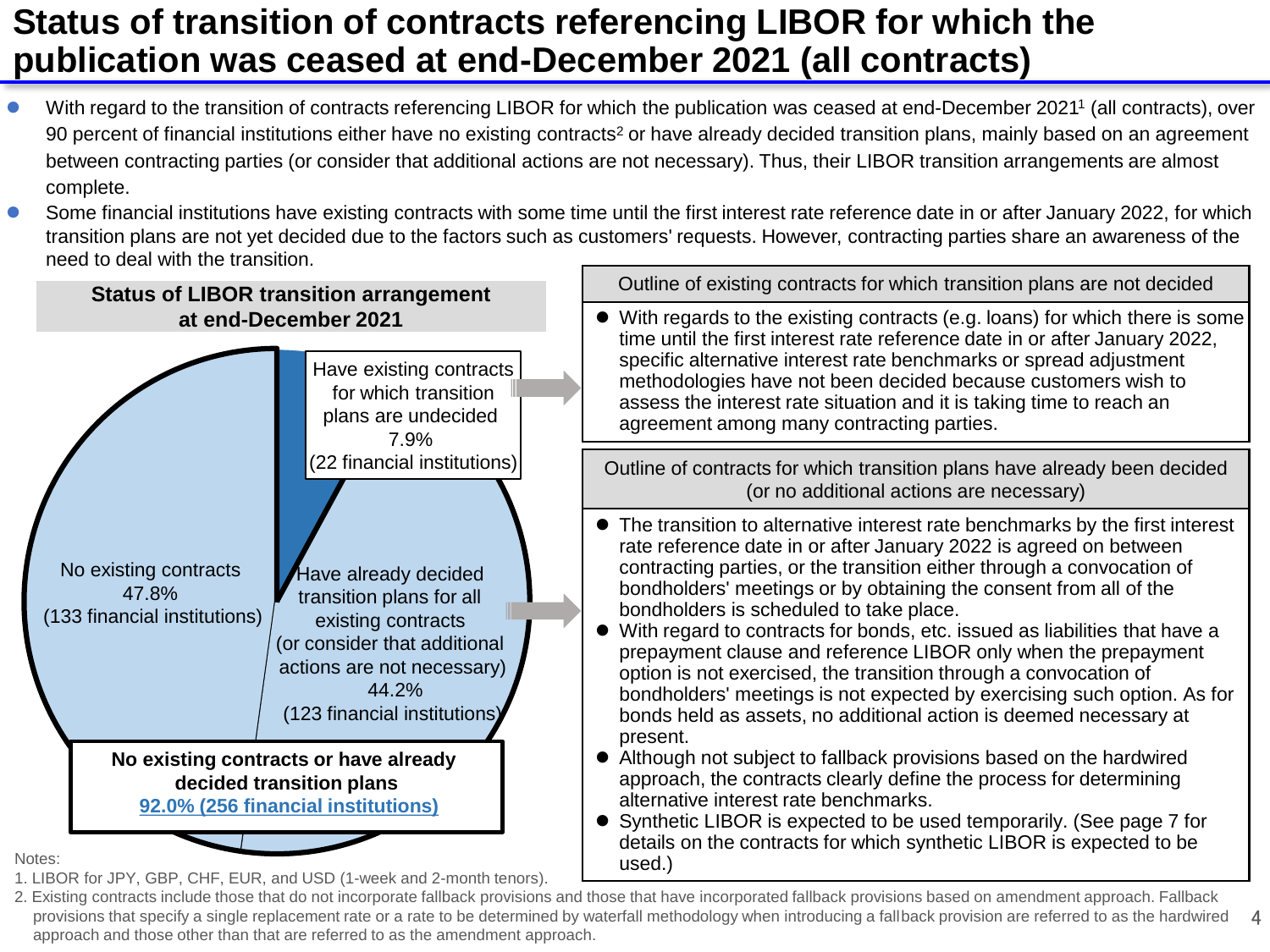### **Volume of contracts referencing JPY LIBOR (amounts outstanding and number of contracts)**

- Among all contracts referencing JPY LIBOR of surveyed financial institutions, the amounts outstanding and number of those that did not incorporate fallback provisions as of end-December 2021 declined significantly from end-December 2020 for assets, liabilities, and derivatives.
	- $\checkmark$  1,500 outstanding contracts (4.4 trillion yen) for assets, 80 contracts (3.4 trillion yen) for liabilities, and 100 contracts (0.4 trillion yen) for derivatives did not incorporate fallback provisions as of end-December 2021.
- **•** For most of the contracts that did not incorporate fallback provisions, transition policies had already been decided, mainly based on an agreement between contracting parties (see p.4). Thus, the LIBOR transition arrangement is almost complete.

#### **Amounts outstanding/number of contracts referencing JPY LIBOR and incorporation of fallback provisions**



Fallback provisions already incorporated ■ No fallback provisions incorporated yet

Note: 1. Figures for end-December 2020 are those as of the previous survey (contracts that mature beyond end-2021).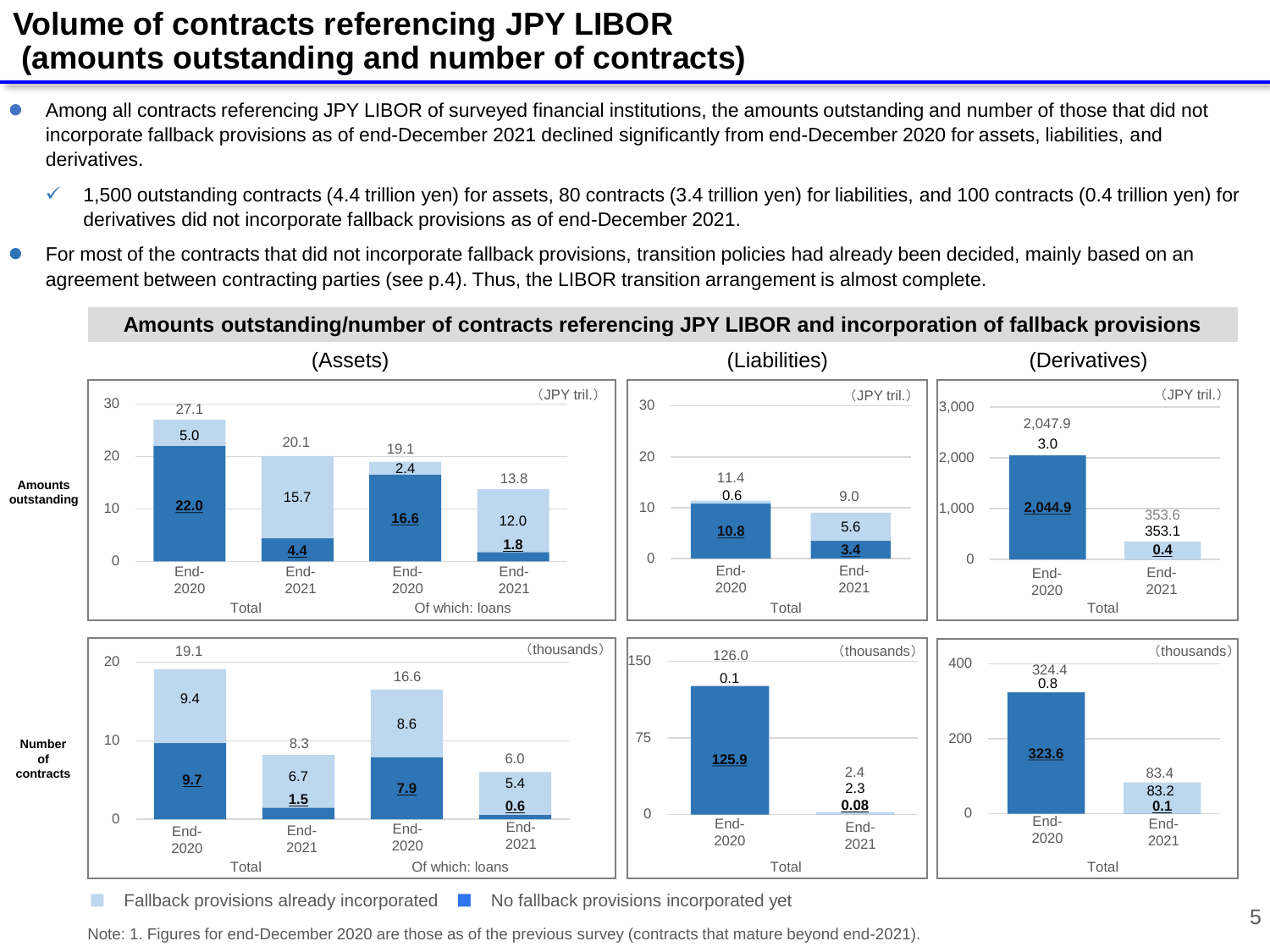## **Volume of contracts referencing LIBOR other than JPY LIBOR (amounts outstanding and number of contracts)**

- With regard to contracts referencing LIBOR other than JPY LIBOR (for USD LIBOR, contracts referencing tenors for which the publication was ceased at end-December 2021), the amounts outstanding and number of those that did not incorporate fallback provisions were limited for assets, liabilities, and derivatives.
- As with contracts referencing JPY LIBOR, transition policies had already been decided for most of the contracts that did not incorporate fallback provisions (see p.4). Thus, the LIBOR transition arrangement is almost complete.



■ Fallback provisions already incorporated ■ No fallback provisions incorporated yet

Note: Figures in the chart indicate the amounts outstanding and number of contracts as of end-December 2021.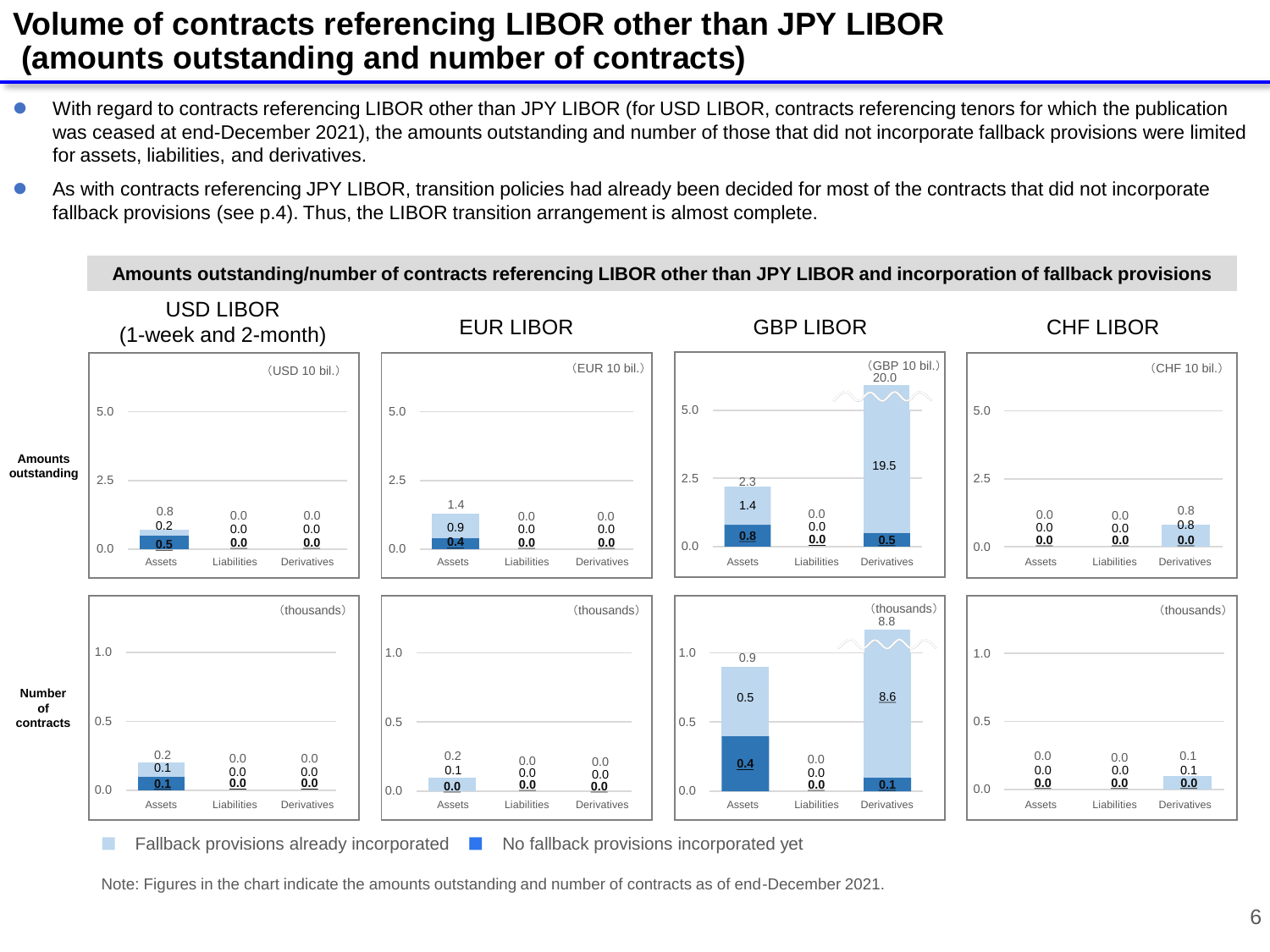## **Contracts that may use synthetic LIBOR**

- The use of synthetic JPY and GBP LIBOR is expected to be limited.
- Regarding contracts that may use synthetic LIBOR, a majority of respondents replied that the use would be temporary during 2022.
- All financial institutions that may use synthetic JPY LIBOR in transactions referencing JPY LIBOR under the governing Japanese law responded that they would take actions in line with the public consultation paper compiled by the Cross-Industry Committee on Japanese Yen Interest Rate Benchmarks,<sup>1</sup> which describes points to note when using synthetic yen LIBOR. The Financial Services Agency (FSA) and Bank of Japan (BOJ) will examine the details of their actions.



1. See the Cross-Industry Committee on Japanese Yen Interest Rate Benchmarks, "Final Report on the Results of the Public Consultation on the Treatment of Tough Legacy Contracts in Japan," November 19, 2021 [\(https://www.boj.or.jp/en/paym/market/jpy\\_cmte/cmt211119a.pdf](https://www.boj.or.jp/en/paym/market/jpy_cmte/cmt211119a.pdf)).

2. The number is based on the financial institutions' recognition at the time of their response. Thus, it is different from the number of contracts for which the use synthetic LIBOR has been decided.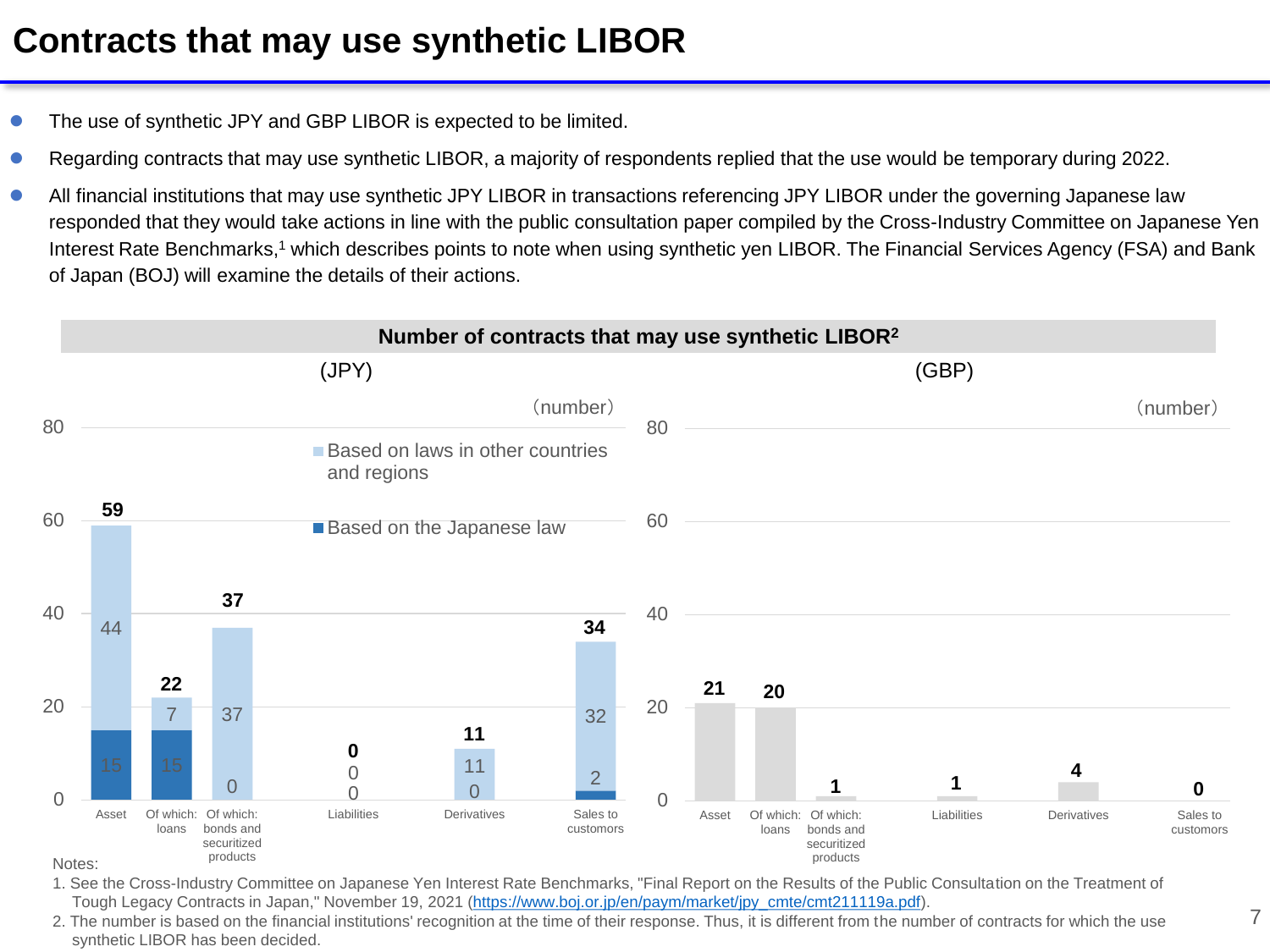# **Status of cessation of new contracts in USD LIBOR from January 2022**

- The U.S. authorities have issued guidelines to encourage financial institutions to smoothly transition away from USD LIBOR, and have encouraged them to cease entering into new contracts that use USD LIBOR as soon as practicable and in any event by December 31, 2021, with some exceptions.
- Most of the financial institutions (94% of the respondents) responded that they either have a system in place to cease new contracts in USD LIBOR from January 2022, or do not need to take any substantial action as they have no plans to execute a new contract in USD LIBOR.
	- $\checkmark$  A small number of financial institutions responded that they would plan to develop a system for executing a contract using alternative reference rates after the turn of 2022, but had not yet developed a system at the time of response due to the fact that they had not yet introduced IT systems or obtained a license.
- Most of the financial institutions (96% of the respondents) also responded that they did not have any new contracts in USD LIBOR from January 2022 at the time of response.
	- $\checkmark$  A small number of financial institutions responded that they were forced to allow the execution of new contracts in USD LIBOR based on the respective circumstances.

| <b>Definition of new contracts</b>                                                                                                                                                                                                                                                                                                                                                                                                                                                                                                                                                                                                                                                                                                | Exceptions to the cessation of new contracts in USD LIBOR                                                                                                                                                                                                                                                                                                                                                                                                                                                                                                                                                                                                                                                                                                         |
|-----------------------------------------------------------------------------------------------------------------------------------------------------------------------------------------------------------------------------------------------------------------------------------------------------------------------------------------------------------------------------------------------------------------------------------------------------------------------------------------------------------------------------------------------------------------------------------------------------------------------------------------------------------------------------------------------------------------------------------|-------------------------------------------------------------------------------------------------------------------------------------------------------------------------------------------------------------------------------------------------------------------------------------------------------------------------------------------------------------------------------------------------------------------------------------------------------------------------------------------------------------------------------------------------------------------------------------------------------------------------------------------------------------------------------------------------------------------------------------------------------------------|
| A new contract in USD LIBOR, which should cease to be used after<br>December 31, 2021, would include an agreement that (i) creates<br>additional LIBOR exposure for a supervised institution or (ii) extends<br>the term of an existing USD LIBOR contract.<br>• A draw on an existing agreement that is legally enforceable<br>(e.g., a committed credit facility) would not be viewed as a new<br>contract.<br>• A loan contract renewed automatically from January 2022<br>would be viewed as a new contract because it would "(ii)<br>extend the term of an existing USD LIBOR contract."<br>Physical settlement of a contract that existed before January 1,<br>2022 (e.g., swaption) would not be viewed as a new contract. | Exceptional circumstances in which the use of new USD LIBOR<br>contracts is considered appropriate after December 31, 2021 are as<br>follows.<br>(i) Transactions executed for purposes of required participation in a<br>central counterparty auction procedure in the case of a member<br>default, including transactions to hedge the resulting USD LIBOR<br>exposure;<br>(ii) Market making in support of client activity related to USD LIBOR<br>transactions executed before January 1, 2022;<br>(iii) Transactions that reduce or hedge an institution's or any client of<br>the institution's USD LIBOR exposure on contracts entered into<br>before January 1, 2022; and<br>(iv) Novations of USD LIBOR transactions executed before January 1,<br>2022. |

#### Summary of Joint Statement by the U.S. authorities and FAQ by FRB

Note: For actual consideration of the definition of new contracts and exceptions to the cessation of new contracts in USD LIBOR, please refer to the original documents issued by the U.S. authorities and committees.

Sources: Joint Statement on Management the LIBOR transition (SR21-17/CA21 October 22, 2021) <https://www.federalreserve.gov/supervisionreg/srletters/sr2117.htm>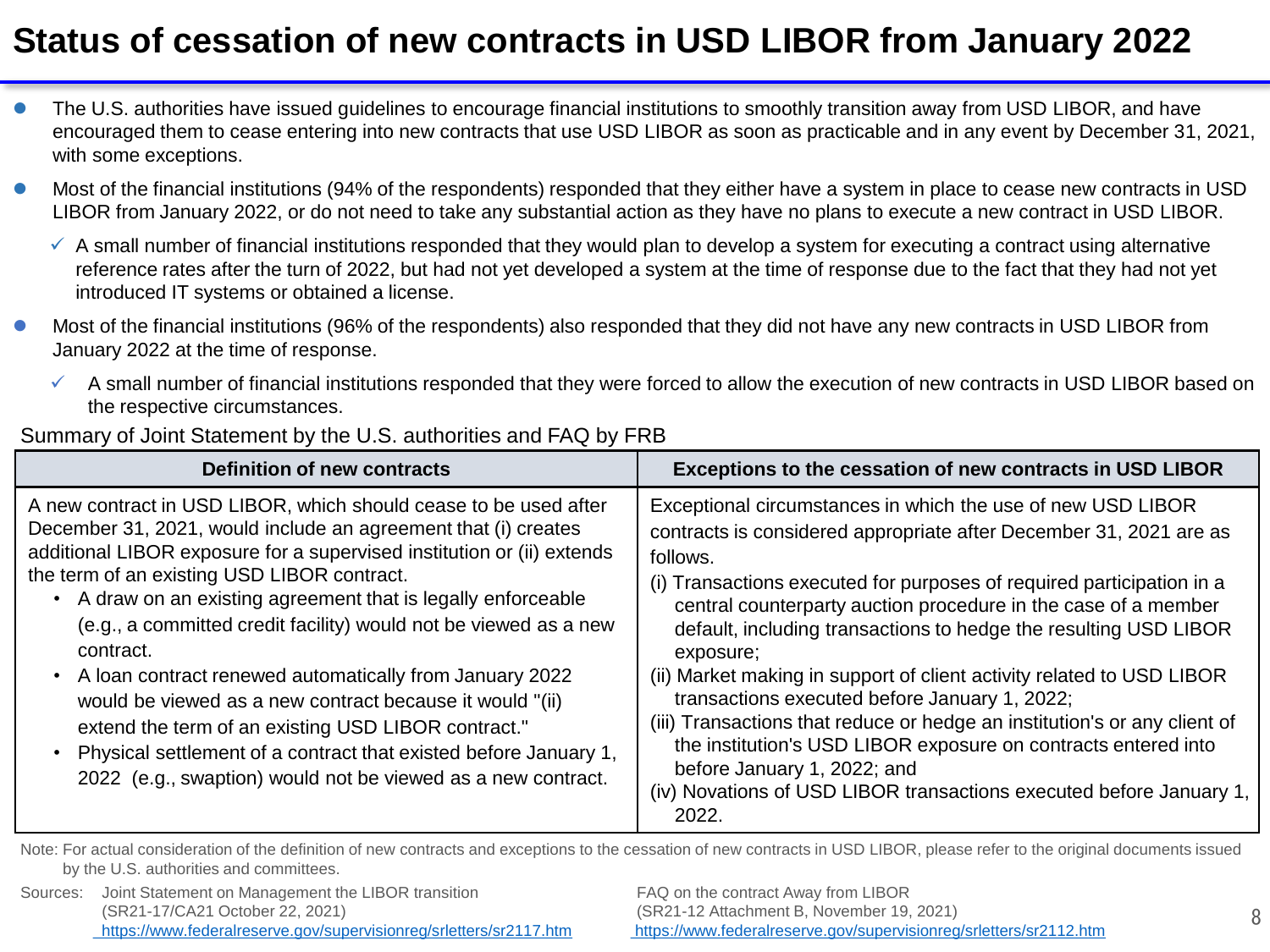## **Volume of contracts referencing USD LIBOR (amounts outstanding and number of contracts)**

- Of all contracts referencing USD LIBOR (contracts that reference tenors for which the publication will be ceased at end-June 2023) at end-December 2021 among surveyed financial institutions, the number of contracts and amounts outstanding that mature beyond end-June 2023 were as follows: 42 thousand contracts (1.0 trillion U.S. dollars) for assets; 752 thousand contracts (0.08 trillion dollars) for liabilities; and 252 thousand contracts (14.5 trillion dollars) for derivatives.
- Of the above, the number of contracts and amounts outstanding that did not incorporate fallback provisions were as follows: 14 thousand contracts (0.4 trillion dollars) for assets; 751 thousand contracts (0.07 trillion dollars) for liabilities; and 108 thousand contracts (4.7 trillion dollars) for derivatives.

**Amounts outstanding/number of contracts referencing USD LIBOR (overnight, 1-, 3-, 6-, and 12-month) and incorporation of fallback provisions**



1. The figures in the charts are for contracts maturing beyond end-June 2023 among those referencing USD LIBOR tenors (overnight, 1-, 3-, 6-, and 12-month) for which the publication will be ceased at the end of June 2023.

2. For loans, there were cases in which financial institutions incorporated fallback provisions collectively in retail loan products. Thus, the share of contracts incorporating fallback provisions is higher in terms of the number of contracts than in terms of the amount outstanding.

3. As for most of the insurance products that are subject to responses by financial authorities such as approval, some of them have been approved after the turn of 2022. Regarding insurance products that have not yet been approved, consultations are underway between insurance companies and the FSA.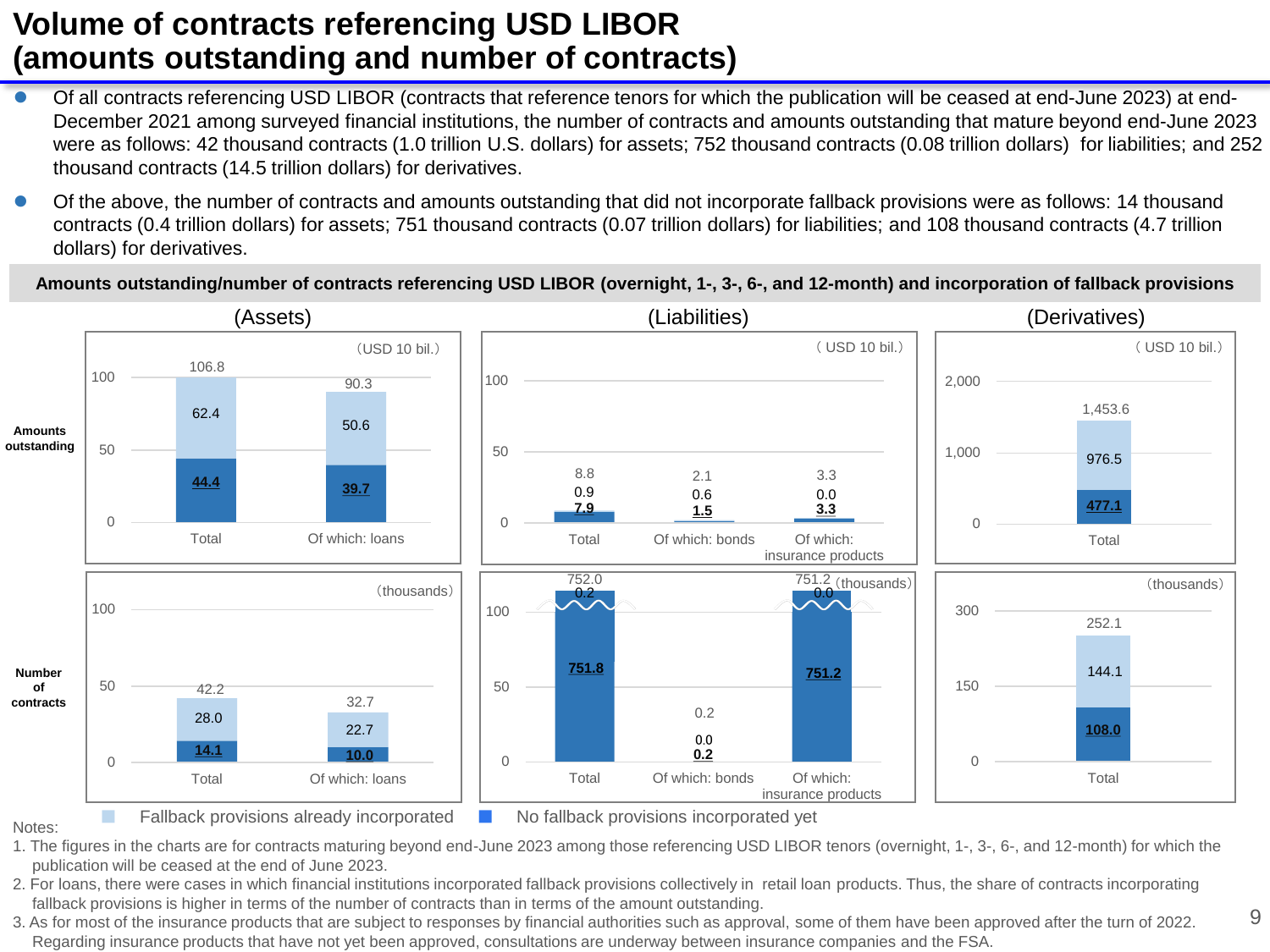## **Volume of contracts referencing USD LIBOR (by business type, assets, liabilities, and derivatives)**

- Major banks held a large share of assets, both in terms of the amount outstanding and the number of contracts.
- Insurance companies held a large share of liabilities, both in terms of the amount outstanding and the number of contracts.
- In terms of derivatives, securities companies held the largest amount outstanding and number of contracts, followed by major banks.

**Amounts outstanding/number of contracts referencing USD LIBOR (overnight, 1-, 3-, 6-, and 12-month) and incorporation of fallback provisions**



#### Notes:

1. The figures in the charts are for contracts maturing beyond end-June 2023 among those referencing USD LIBOR tenors (overnight, 1-, 3-, 6-, and 12-month) for which the publication will be ceased at the end of June 2023. 10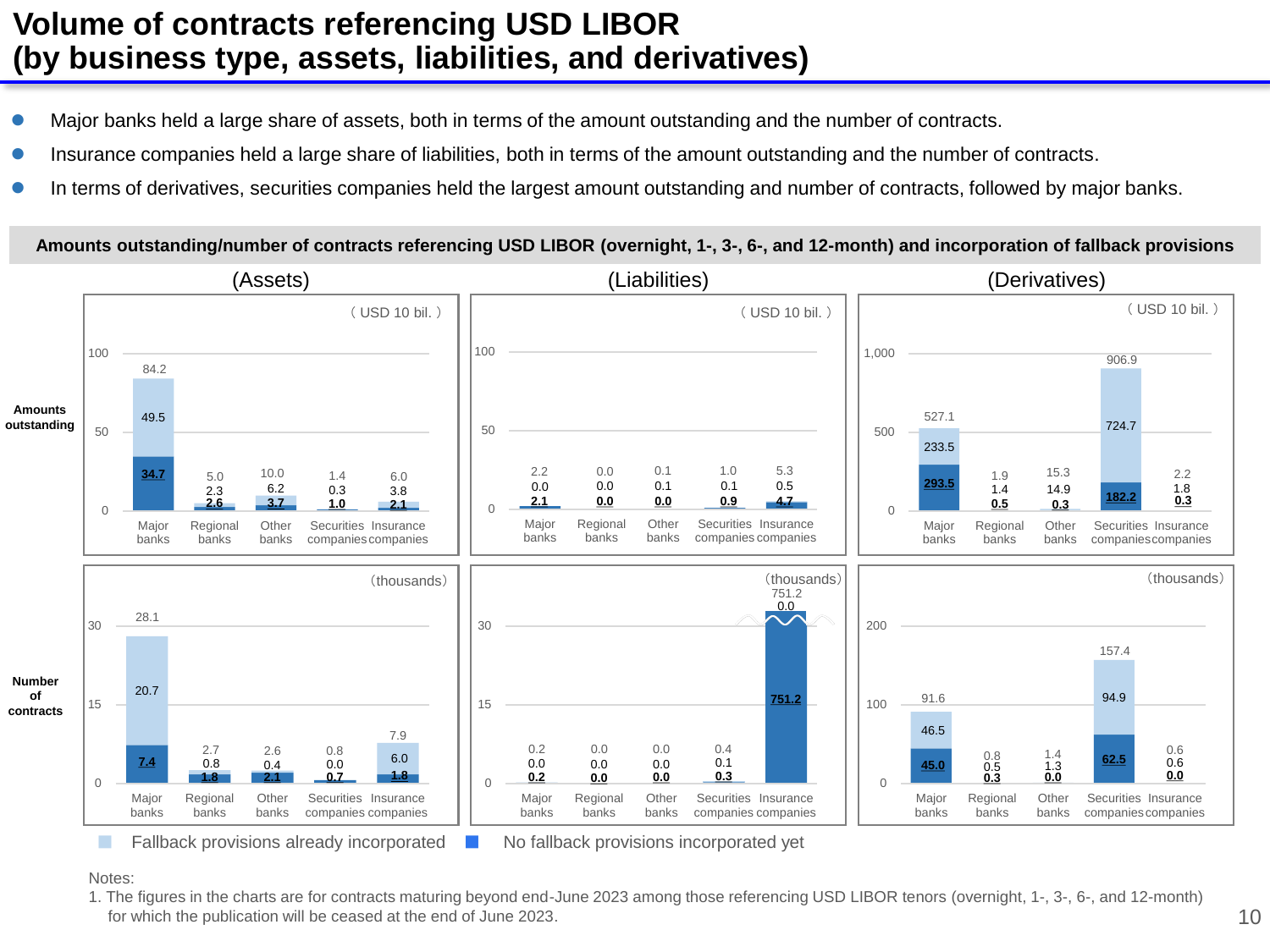## **Next steps based on the survey results**

#### **For financial institutions**

Transition away from panel-based LIBOR for which the publication was ceased at the end of December 2021 and synthetic LIBOR

- **From January 2022, financial institutions will be required to** plan and take appropriate actions, which will be necessary after the cessation of LIBOR, such as appropriate management of some existing contracts referencing LIBOR, and the switch to alternative reference rates due to the triggering of the fallback provisions.
- Financial institutions will be required to plan and take appropriate actions for their customers and transition to alternative reference rates, while keeping in mind that the synthetic yen LIBOR is a time-limited measure until the end of 2022.
- When using synthetic GBP LIBOR, financial institutions will also be required to plan and take appropriate actions for transition, paying attention to actions taken by the UK authorities.

Transition away from USD LIBOR for which the publication will be ceased at the end of June 2023

- Based on the guidelines issued by the U.S. authorities and committees, financial institutions are required to take actions for transition away from USD LIBOR by the end of June 2023.
	- Although most financial institutions have already taken necessary actions to cease new contracts in USD LIBOR, some financial institutions that have not yet taken actions are required to do so as soon as practicable.
	- Including existing contracts, financial institutions will be required to identify their exposure of contracts in USD LIBOR properly, and active transition to alternative reference rates or insertion of fallback provision that specifies robust alternative rates is also required.

### **For the FSA and BOJ**

- **•** The FSA and BOJ will continue to monitor the progress in both the transition of existing contracts referencing LIBOR for which the publication was ceased at the end of December 2021, and the transition from USD LIBOR for which the publication will be ceased at the end of June 2023, and require financial institutions to take necessary actions in light of the situation.
- The FSA and BOJ will also monitor financial institutions on their use of synthetic yen LIBOR and their engagements with their customers when using synthetic yen LIBOR as necessary. In particular, the FSA and BOJ will monitor the reasons and background, and the use of the the points to note when synthetic yen LIBOR is used, as well as the progress of transition from synthetic yen LIBOR to alternative reference rates.
- Based on the monitoring results, the FSA will consider taking supervisory measures as deemed appropriate.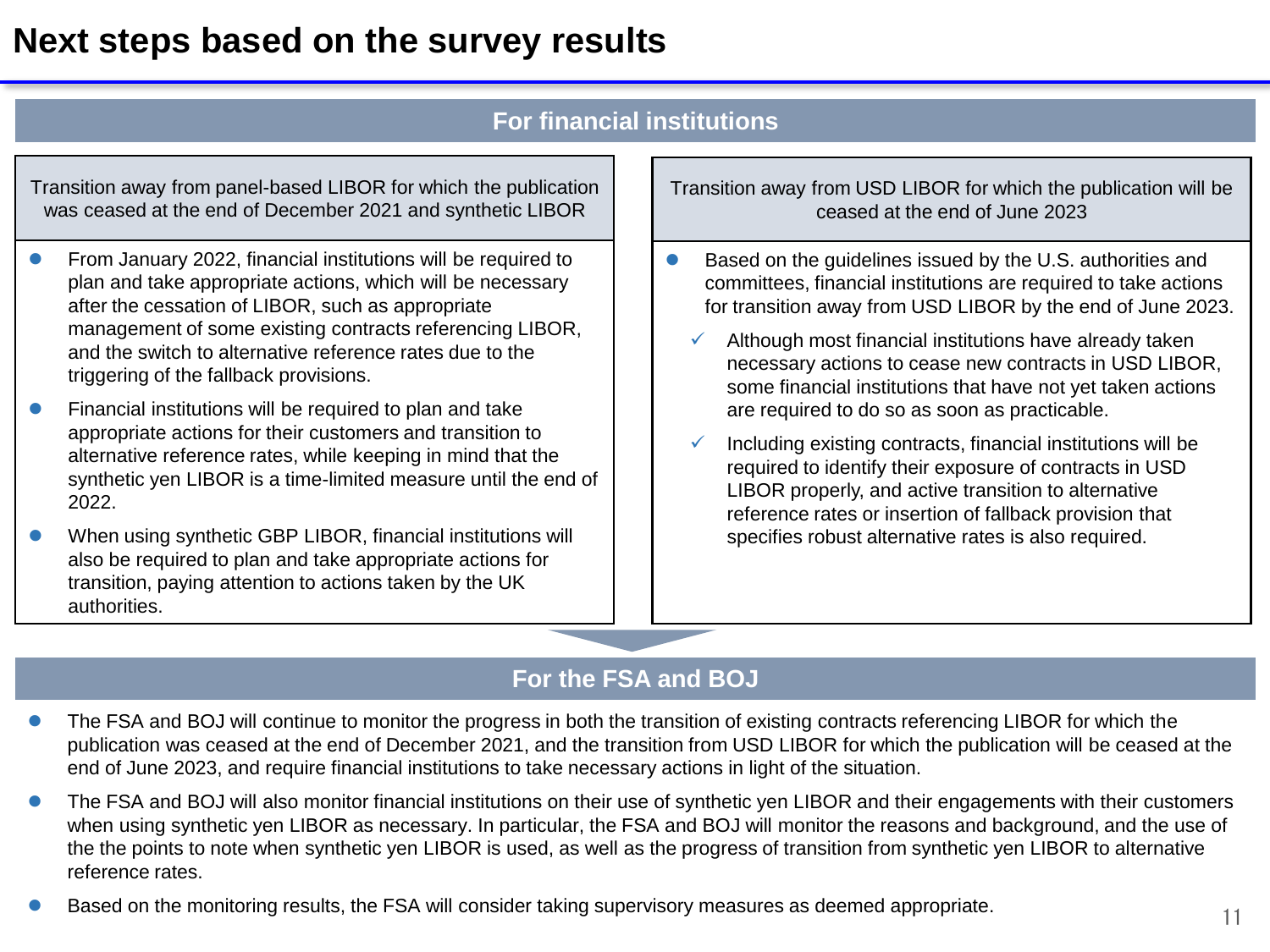# 【**Attachment 1**】**Volume of contracts referencing LIBOR (by currency)**

|  | <b>JPY LIBOR</b>                                         |                                             |                                              | <b>USD LIBOR</b>                              |                                              | <b>EUR LIBOR</b>                              | <b>GBP LIBOR</b>                             |                                               | <b>CHF LIBOR</b>                             |                                               |                                              |  |  |  |
|--|----------------------------------------------------------|---------------------------------------------|----------------------------------------------|-----------------------------------------------|----------------------------------------------|-----------------------------------------------|----------------------------------------------|-----------------------------------------------|----------------------------------------------|-----------------------------------------------|----------------------------------------------|--|--|--|
|  |                                                          | <b>Amount</b><br>outstanding<br>(JPY tril.) | <b>Number of</b><br>contracts<br>(thousands) | <b>Amount</b><br>outstanding<br>(USD 10 bil.) | <b>Number of</b><br>contracts<br>(thousands) | <b>Amount</b><br>outstanding<br>(EUR 10 bil.) | <b>Number of</b><br>contracts<br>(thousands) | <b>Amount</b><br>outstanding<br>(GBP 10 bil.) | <b>Number of</b><br>contracts<br>(thousands) | <b>Amount</b><br>outstanding<br>(CHF 10 bil.) | <b>Number of</b><br>contracts<br>(thousands) |  |  |  |
|  | <b>Assets</b>                                            | 20.1                                        | 8.3                                          | 0.8                                           | 0.2                                          | $1.4$                                         | 0.2                                          | 2.3                                           | 0.9                                          | 0.0                                           | 0.0                                          |  |  |  |
|  | Of which: contracts incorporating<br>fallback provisions | 15.7                                        | 6.7                                          | 0.2                                           | 0.1                                          | 0.9                                           | 0.1                                          | 1.4                                           | 0.5                                          | 0.0                                           | 0.0                                          |  |  |  |
|  | Loans                                                    | 13.8                                        | 6.0                                          | 0.7                                           | 0.1                                          | $1.4$                                         | 0.1                                          | 2.1                                           | 0.8                                          | 0.0                                           | 0.0                                          |  |  |  |
|  | Of which: contracts incorporating<br>fallback provisions | 12.0                                        | 5.4                                          | 0.2                                           | 0.0                                          | 0.9                                           | 0.1                                          | 1.3                                           | 0.4                                          | 0.0                                           | 0.0                                          |  |  |  |
|  | <b>Liabilities</b>                                       | 9.0                                         | 2.4                                          | 0.0                                           | 0.0                                          | 0.0                                           | 0.0                                          | 0.0                                           | 0.0                                          | 0.0                                           | 0.0                                          |  |  |  |
|  | Of which: contracts incorporating<br>fallback provisions | 5.6                                         | 2.3                                          | 0.0                                           | 0.0                                          | 0.0                                           | 0.0                                          | 0.0                                           | 0.0                                          | 0.0                                           | 0.0                                          |  |  |  |
|  | <b>Bonds</b>                                             | 2.2                                         | 0.4                                          | 0.0                                           | 0.0                                          | 0.0                                           | 0.0                                          | 0.0                                           | 0.0                                          | 0.0                                           | 0.0                                          |  |  |  |
|  | Of which: contracts incorporating<br>fallback provisions | 0.5                                         | 0.4                                          | 0.0                                           | 0.0                                          | 0.0                                           | 0.0                                          | 0.0                                           | 0.0                                          | 0.0                                           | 0.0                                          |  |  |  |
|  | <b>Insurance products</b>                                | 0.0                                         | 0.0                                          | 0.0                                           | 0.0                                          | 0.0                                           | 0.0                                          | 0.0                                           | 0.0                                          | 0.0                                           | 0.0                                          |  |  |  |
|  | Of which: contracts incorporating<br>fallback provisions | 0.0                                         | 0.0                                          | 0.0                                           | 0.0                                          | 0.0                                           | 0.0                                          | 0.0                                           | 0.0                                          | 0.0                                           | 0.0                                          |  |  |  |
|  | <b>Derivatives</b>                                       | 353.6                                       | 83.4                                         | 0.0                                           | 0.0                                          | 0.0                                           | 0.0                                          | 20.0                                          | 8.8                                          | 0.8                                           | 0.1                                          |  |  |  |
|  | Of which: contracts incorporating<br>fallback provisions | 353.1                                       | 83.2                                         | 0.0                                           | 0.0                                          | 0.0                                           | 0.0                                          | 19.5                                          | 8.6                                          | 0.8                                           | 0.1                                          |  |  |  |
|  | <b>Sales to customers</b>                                | 6.1                                         | 102.5                                        | 0.0                                           | 0.0                                          | 0.0                                           | 0.0                                          | 0.0                                           | 0.0                                          | 0.0                                           | 0.0                                          |  |  |  |
|  | Of which: contracts incorporating<br>fallback provisions | 2.6                                         | 20.2                                         | 0.0                                           | 0.0                                          | 0.0                                           | 0.0                                          | 0.0                                           | 0.0                                          | 0.0                                           | 0.0                                          |  |  |  |

Notes:

1. For USD LIBOR, contracts referencing 1-week and 2-month tenors, for which the publication was ceased at end-December 2021 are aggregated.

2. "Contracts incorporating fallback provisions" are those incorporating fallback provisions based on hardwired or amendment approach.

3. The aggregated data on the table include those reported as approximate by some financial institutions.

4. Loans include commitment line agreements.

5. Derivatives contracts are based on notional amounts.

6. Data for insurance products and sales to customers only cover those of insurance companies and securities companies, respectively. Of sales to customers, most contracts without fallback provisions are for bonds that have a prepayment clause and reference LIBOR only when the prepayment option is not exercised.